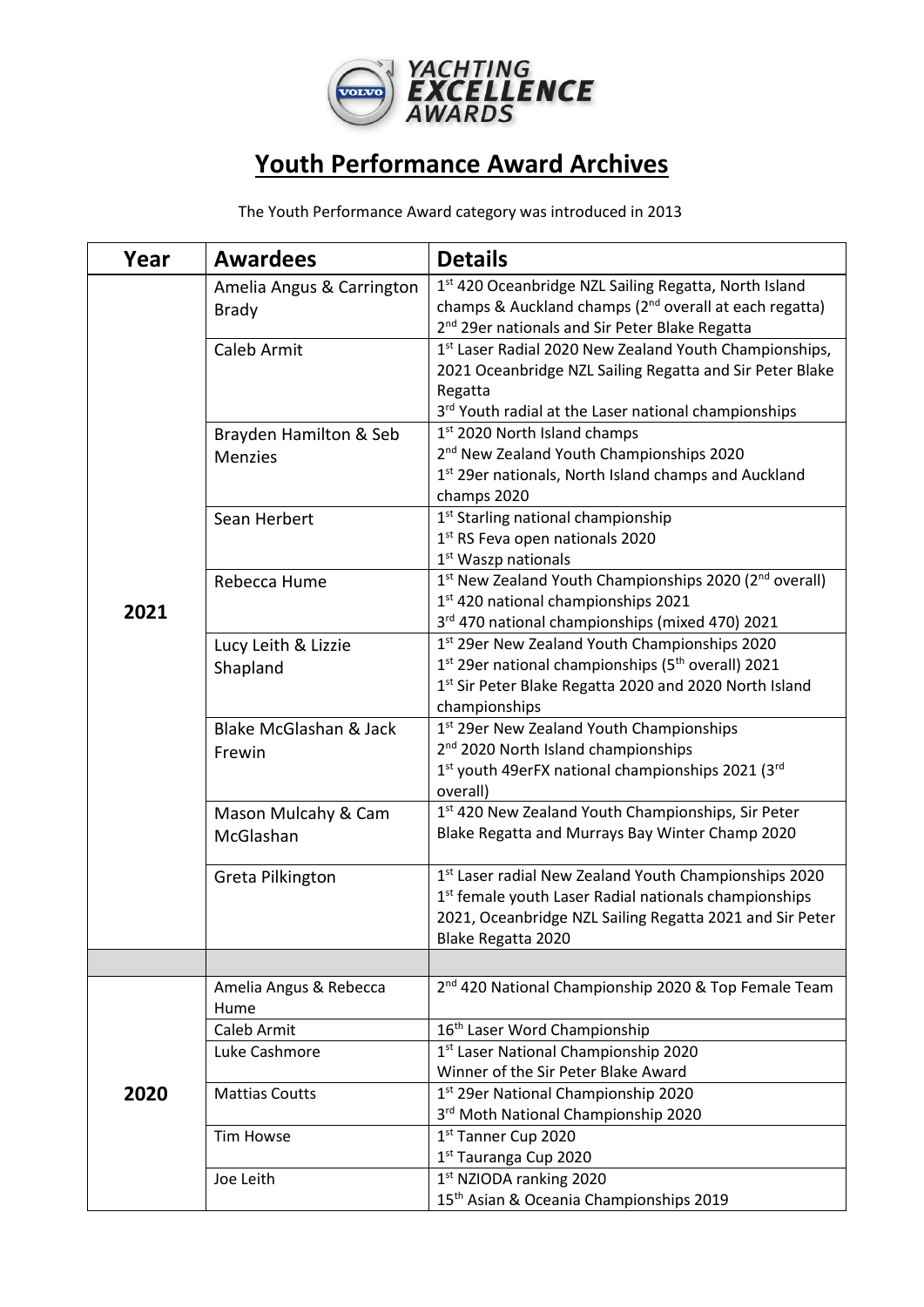|      | Seb Menzies & Blake                           | 1st 29er Australian National Championship 2020                     |
|------|-----------------------------------------------|--------------------------------------------------------------------|
|      | McGlashan                                     | Seb - 1 <sup>st</sup> Australian Waszp National Championships 2020 |
|      | Mason Mulcahy & Andre Van                     | 1st 420 National Championship 2020                                 |
|      | Dam                                           | 5 <sup>th</sup> 420 Australian National Championship 2020          |
|      |                                               | 5 <sup>th</sup> 29er National Championship 2020                    |
|      | Courtney Reynolds-Smith                       | 1st Laser Radial National Championship 2020                        |
|      |                                               |                                                                    |
|      | Brayden Hamilton and Pat<br>Morgan            | 5 <sup>th</sup> 29er World Championships 2019                      |
|      | <b>Blake Hinsley and Nicholas</b><br>Drummond | 3rd RS Feva World Championship 2019                                |
|      | <b>Ted Houry</b>                              | 2 <sup>nd</sup> O'pen Bic Worlds U13 NZ 2019                       |
| 2019 | Seb Menzies and Blake                         | 2 <sup>nd</sup> 420 open World Championships 2019                  |
|      | McGlashan                                     | 1st Youth Worlds (420) 2019                                        |
|      | Helena Sanderson and Jack<br>Honey            | 6 <sup>th</sup> Youth World Championships 2019                     |
|      | <b>Vento Racing</b>                           | 1st @ Harken Youth International Match Racing                      |
|      |                                               | Championship 2018                                                  |
|      |                                               | 1st @ Detroit Cup 2019 (Grand Slam USA) (Open) 2019                |
|      |                                               |                                                                    |
|      | Josh Armit                                    | 1st Youth Sailing World Championships 2018 (Laser<br>Radial)       |
| 2018 | Francesco Kayrouz & Jackson<br>Keon           | 1st 29er World Championships 2018                                  |
|      | Sebastian Lardies & Scott<br>McKenzie         | 2 <sup>nd</sup> Youth Sailing World Championship 2018 (29er Boys)  |
|      | Seb Menzies & Blake<br>McGlashan              | 1st 420 World Championships 2018                                   |
|      | Greta Stewart & Tom Fyfe                      | 3rd Youth Sailing World Championships 2018 (Nacra 15)              |
|      | Crystal Sun & Olivia Hobbs                    | 1 <sup>st</sup> Girls 29er World Championships 2018                |
|      | Veerle ten Have                               | 2 <sup>nd</sup> Youth Sailing World Championship 2018 (RS:X Girls) |
|      |                                               |                                                                    |
|      | Josh Armit                                    | 1st U-17 Youth World Championships 2017 (Laser Radial)             |
|      | <b>Mattias Coutts</b>                         | 1st U-13 O'pen Bic World Championships 2017                        |
|      | Sean Herbert                                  | 1st U-17 O'pen Bic World Championships 2017                        |
|      | Sebastian Lardies & Scott<br>McKenzie         | 1st US National Championships 2017                                 |
| 2017 | Eli Liefting & Rose Dickson                   | 1st RS Feva World Championships 2017                               |
|      | Seb Menzies                                   | 1st NZ Optimist National Championships 2017                        |
|      | Brianna & Courtney                            | 1st U-17 470 Junior World Championships 2017                       |
|      | Reynolds-Smith                                |                                                                    |
|      | Kate & Greta Stewart                          | 3rd Youth Sailing World Championships 2017 (29er Girls)            |
|      |                                               |                                                                    |
|      | Josh Berry & Henry Haslett                    | 1 <sup>st</sup> 420 NZ National Championships 2016                 |
|      | <b>George Gautrey</b>                         | 2 <sup>nd</sup> Laser Radial Youth World Championships 2015        |
|      | Kerensa Jennings & Chelsea<br>Rees            | 9th 420 Girls Youth World Championships 2015                       |